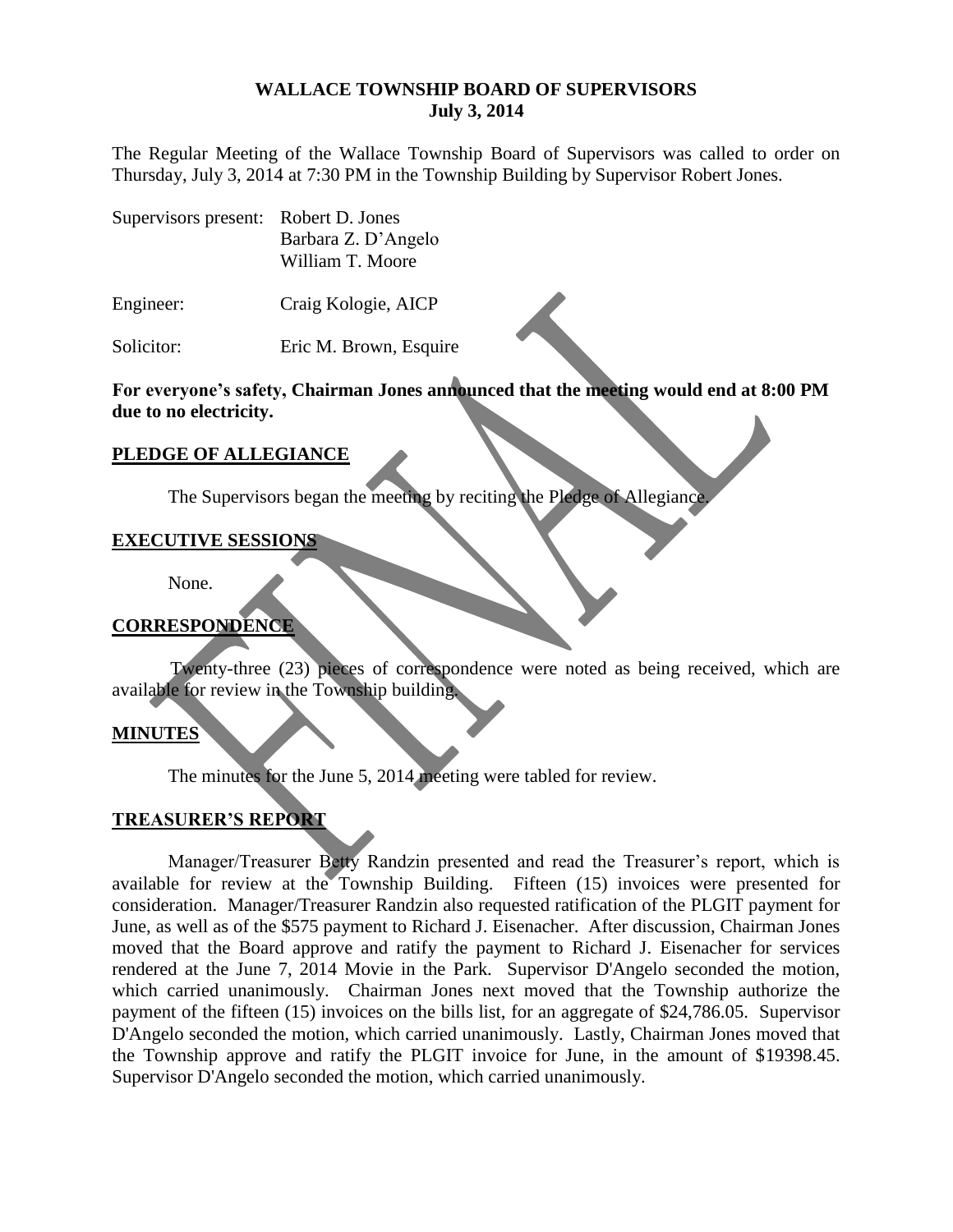#### **Public Comment**

Madelyn Morley announced that her senior project has been approved by the Downingtown Area School District. She is excited to work with the Township and Penn DOT representatives on acknowledging the school zone on Fairview Road with flashers. Scott Juenger, Penn DOT, spoke of the meeting held today on this topic at the Springton Manor Elementary School with representatives from Penn DOT and the Township including Madelyn Morley. After discussion, Chairman Jones moved to authorize the completion of Penn DOT Form TE-112 specifying Betty Randzin, Township Manager, as the Township's point person for this project. Vice-Chair, Supervisor D'Angelo seconded the motion, which carried unanimously.

### **NEW BUSINESS**

- a. 1996 Ford F700 Dup Truck: It was announced that no bids were received for the 1996 Ford F700 Dump Truck. After discussion, Chairman Jones moved that the Board readvertise the sale of the 1996 Ford F700 Dump Truck with no minimum amount stated, in as-is condition, and authorize the advertisement to open received bids at the Board of Supervisors' meeting on August 7, 2014 at 7:30 p.m. Supervisor D'Angelo seconded the motion, which carried unanimously.
- b. Road Repairs: Craig Kologie shared his assessment of the roads in need of repairs. After discussion, Chairman Jones moved that the Board advertise the milling and patching of Marshall Road between Creek Road (S.R. 0282) and Highspire Road. Vice-Chair, Supervisor D'Angelo seconded the motion, which carried unanimously.

# **GLENMOORE VILLAGE ENHANCEMENT COMMITTEE**

Scott Juenger inquired about the possibility of a trail around the Glenmoore Wastewater Treatment Plant. Vice-Chair, Supervisor D'Angelo, Municipal Authority Chair, spoke of concerns involving folks walking through spray fields. She believes a buffer of trees, etc. could be considered. Supervisor Moore agreed with the idea of a walking trail not paved. After discussion, Vice-Chair, Supervisor D'Angelo asked Craig Kologie to check PA DEP regulations pertaining to setbacks around spray heads.

### **PENNSYLVANIA STATE POLICE**

None.

### **GLEN MOORE FIRE COMPANY**

None.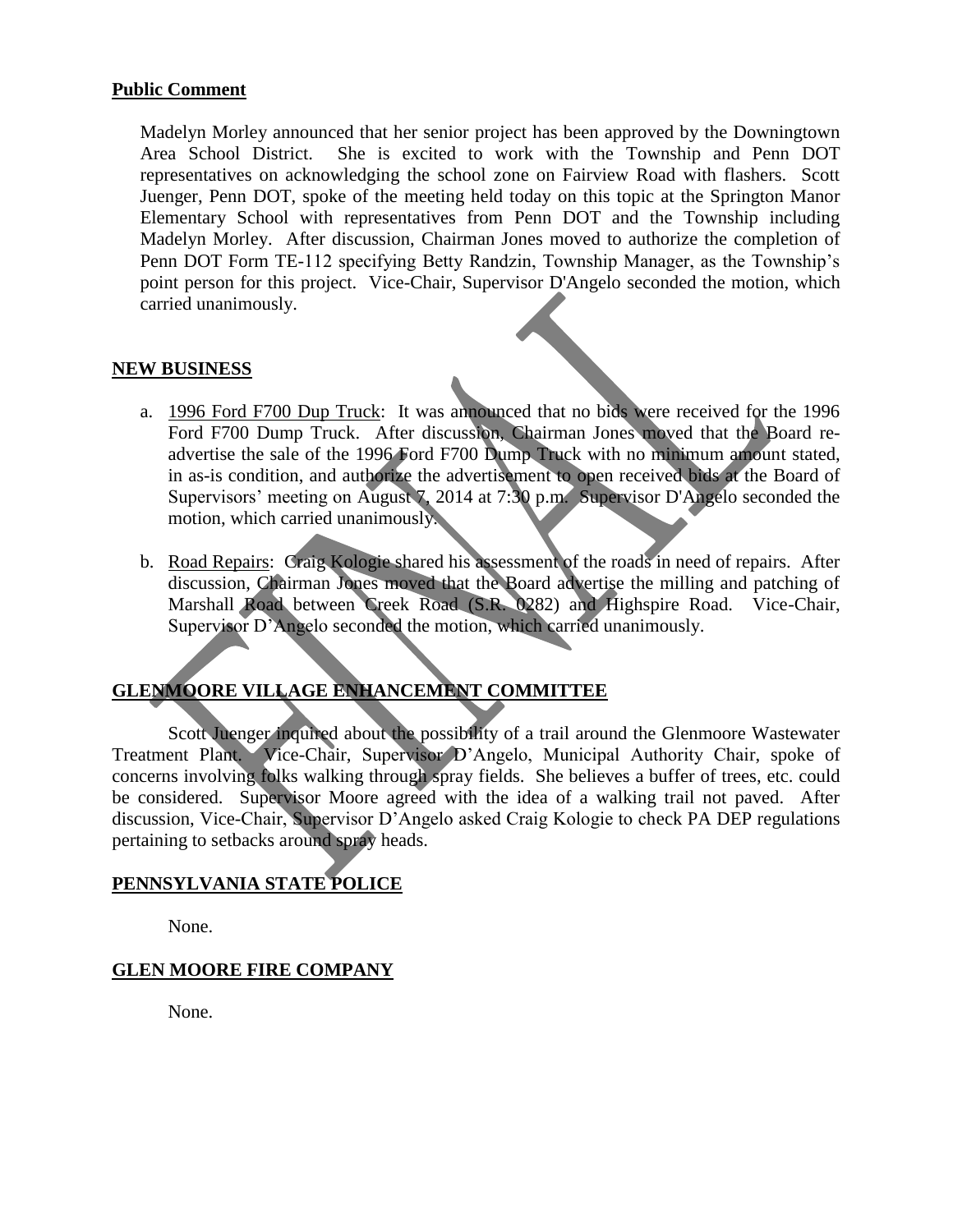### **WESTWOOD AMBULANCE/ELVERSON AMBULANCE**

No report.

# **EMC**

No report.

## **DARC**

No report.

# **PARK & RECREATION BOARD**

No report.

# **HISTORICAL COMMISSION/TOWNSHIP ARCHIVIST**

No report.

# **TRAILS PRESERVATION BOARD**

No report.

### **EAC**

No report.

# **MUNICIPAL AUTHORITY**

No report.

### **PLANNING COMMISSION**

No report.

### **OLD BUSINESS**

- a. Maintenance Building: Discussion ensued around the costs to either repair the roof and the front of the building or construct a new building. After the discussion, Chairman Jones moved that the Board re-advertise the original bid package, listing the roof/soffit work and connection also as a bid alternate. Supervisor Moore seconded the motion, which carried unanimously.
- b. Indiantown Schoolhouse: Supervisor Moore noted that the next step is to remove the old floor. He will obtain quote for the removal of the dilapidated floor at the Indiantown Schoolhouse.